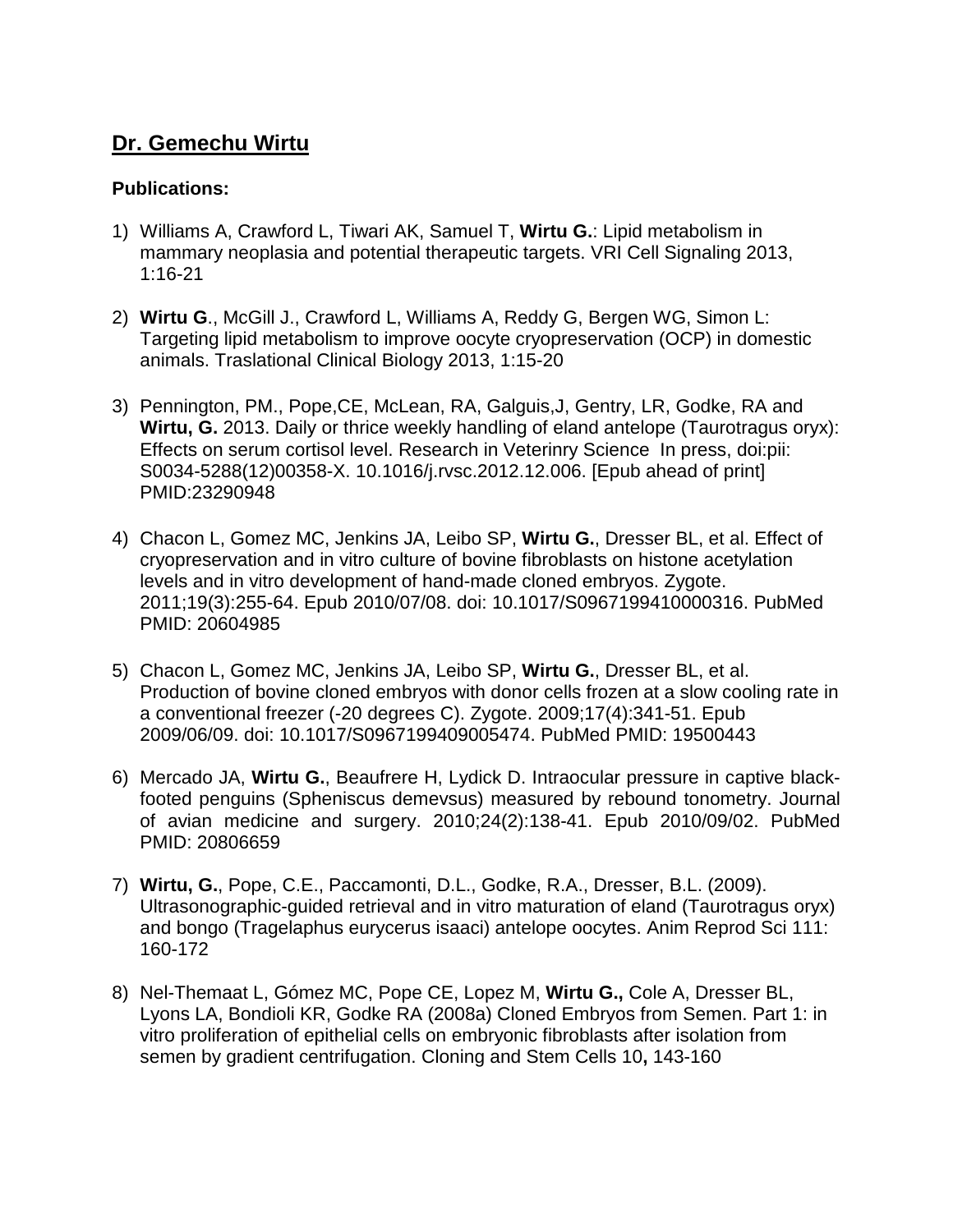- 9) Nel-Themaat L, Gómez MC, Pope CE, Lopez M, **Wirtu G.,** Jenkins JA, Cole A, Dresser BL, Bondioli KR, Godke RA (2008b) Cloned Embryos from Semen. Part 2: Intergeneric Nuclear Transfer of Semen-Derived Eland (Taurotragus oryx) Epithelial Cells into Bovine Oocytes. Cloning and Stem Cells 10**,** 161-172
- 10)**Wirtu G.**, Pope CE, MacLean RA, Godke RA, Paccamonti DL, Dresser BL (2008) Reversal of motility loss in bongo antelope (Tragelaphus eurycerus isaaci) spermatozoa contaminated with hyposmotic urine during electroejaculation. Animal Reproduction Science 103**,** 392-397

## **Presentations:**

- 1) Payton, P. Luyando, J., Samuel, T., **Wirtu, G.** Effect of transportation conditions on the recovery and viability of canine spermatogonial stem cells. 2016 ERN Conference in STEM Washington, DC - February 25-27, 2016
- 2) Luyando, J. Payton, P, Samuel, T., **Wirtu, G.** Recovery, viability and propagation of cells from frozen-thawed reproductive tissues: implications for in situ preservation of stem cells. 16th Annual Biomedical Research Symposium/PhiZeta Research Day, Tuskegee University; Sept 17-18, 2015
- 3) Reid, D. Griffith, A., Gruber, N, Bolden-Tiller, O, **Wirtu, G.** 2015.Inhibitor of acetyl Co-A Carboxylase (ACC) promotes motility in cat epididymal spermatozoa, 2015 Annual Biomedical Research Conference for Minority Students (ABRCMS), Seattle, WA, November 11-14 (Accepted)
- 4) Reid, D, Griffith, A, Gruber, N., Pope, E, **Wirtu, G.** 2015. Cryosurvival and membrane integrity of cat epididymal spermatozoa recovered by slicing or milking, Emerging Researchers National (ERN) Conference in Science, Technology, Engineering and Mathematics, Washington DC, February 19-21
- 5) Griffith, Reid, D, Gruber, N, Tiwari, AK, Pope, CE and **Wirtu, G.** 2014. Comparing Slicing and Milking to Recover Epididymal Spermatozoa in Domestic Cat. 15th Annual Biomedical Research Symposium/PhiZeta Research Day, Tuskegee University, Tuskegee, AL
- 6) Gruber, NM., Tiwari,AK , Sanglard, L, Samuel,T., Bedi,B, **Wirtu,G.** 2014. Acetyl CoA Carboxylase (ACC) inhibitor sensitizes anticancer agents in canine and human mammary neoplasia cells Merial-NIH Symposium, Cornell University 2014
- 7) Sanglard, L, Viswaprakash, N, Okumu, L and **Wirtu, G**. 2015. Relative Content and Distribution of Lipids in Canine and Feline Oocytes 40th Congress of Brazilian on Animal Reproduction, May 27-19, 2015, Bello Horizonete, MG, Brasil
- 8) Buckley T, **Wirtu G.**, Mittal R, Chowdhary R, Vig K, Chen ZS and Tiwari AK. "Enhancing delivery of tyrosine kinase inhibitors in drug resistant tumors"